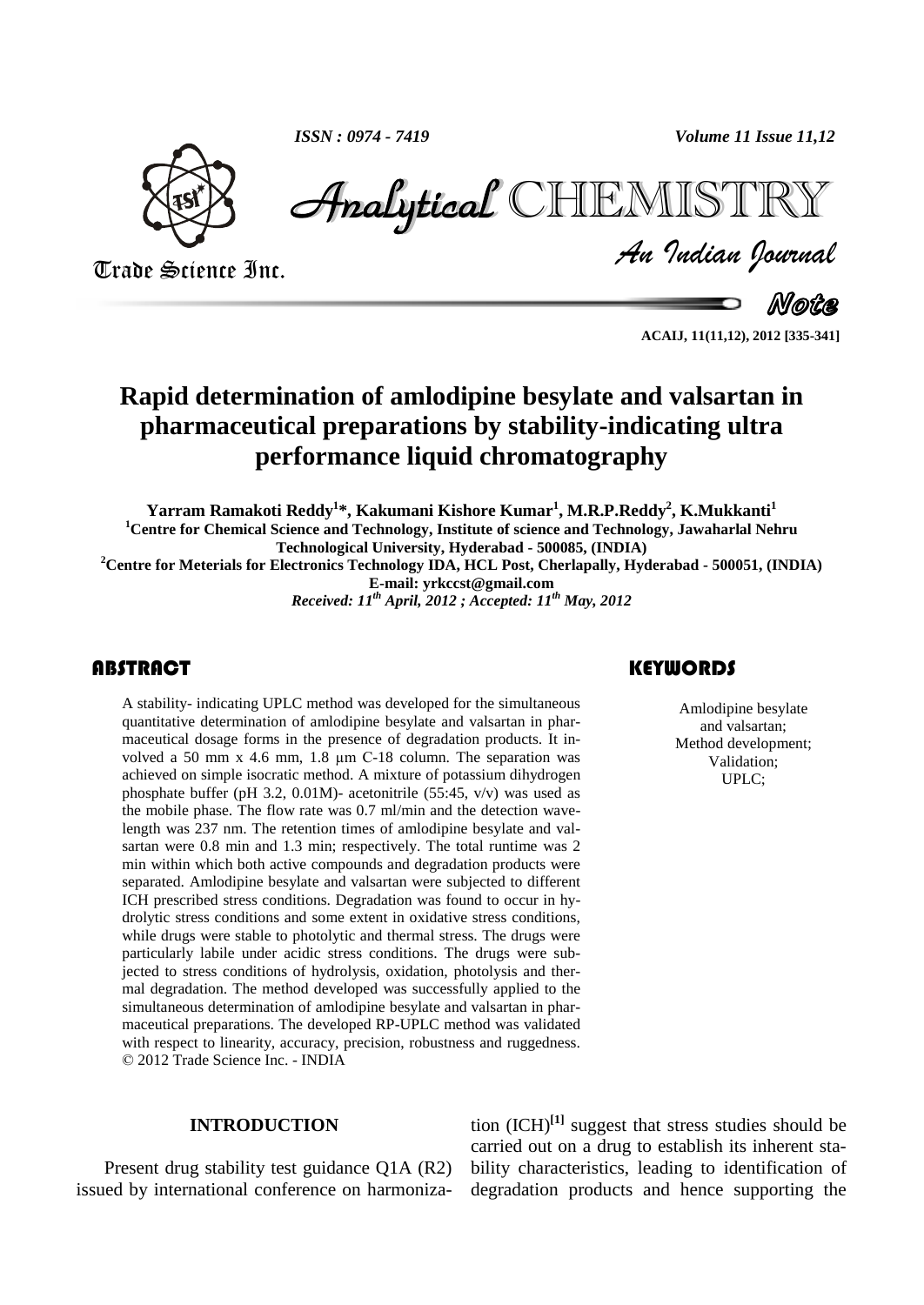*Mote* 

suitability of the proposed analytical procedures. It also requires that analytical test procedures for stability samples should be stability indicating and they should be fully validated.

Accordingly, the aim of the present study was to establish inherent stability of Losartan potassium, Atenolol, and Hydrochlorothiazide through stress studies under a variety of ICH recom mended test conditions<sup>[1-3]</sup> and to develop a stability-indicating assay **[4-6]**.

Amlodipine besylate is chemically described ity-indicating assay<sup>[4-6]</sup>. with<br>Amlodipine besylate is chemically described liqu<br>as 3-Ethyl-5-methyl ( $\pm$ )-2-[(2-aminoethoxy) for methyl]-4-(2-chlorophenyl)-1,4-dihydro-6 methyl-3,5-pyridinedicarboxylate, monobenzene sulphonate. It is indicated for the treatment of hy pertension. It may be used alone or in combination with other antihypertensive agents Figure 1.

Valsartan is chemically described as N-(1 oxopentyl)-N-[[2'-(1H-tetrazol-5-yl)1,1'-biphenyl]-4 yl]methyl]-L-valine. It is indicated for the treatment of hypertension. It may be used alone or in combination with other antihypertensive agents Figure 1.



# Amlodipine Besylate



Amlodipine and valsartan is indicated for the treatment of hypertension. It may be used in patients whose blood pressure is not adequately controlled on either monotherapy. It may also be used as initial therapy in patients who are likely to need multiple drugs to achieve their blood pressure goals.

In the literature there are limited methods has been reported. A LC method has been reported for the determination of amlodipine in combination with other drugs **[7-8]**. A protein precipitation and liquid chromatography method has been reported for rapid determination of valsartan in human plasma **[9]**. A reversed-phase HPLC method has been reported for the simultaneous determination of val sartan and hydrochlorothiazide in tablets **[10]**. A first derivative UV spectrometry and LC method has been reported for the simultaneous determination of valsartan and Hydrochlorothiazide in tablets **[11]**. A validated HPLC method has been reported for si multaneous analysis of A and V for liver perfusion studies **[12]**. Whereas no single LC method has been reported for the simultaneous quantitative determi nation A and V from pharmaceutical dosage form. Hence, it is necessary to develop a rapid, accurate and validated stability indicating LC method for the simultaneous determination of A and V from combined dosage form.

Ultra performance liquid chromatography (UPLC) is a recent technique in liquid chromatography, which enables significant reductions in separation time and solvent consumption. Literature indicates that UPLC system allows about ninefold decrease in analysis time as compared to the ture indicates that UPLC system allows about nin-<br>efold decrease in analysis time as compared to the<br>conventional HPLC system using 5µm particle size analytical columns, and about threefold de conventional HPLC system using 5µm particle<br>size analytical columns, and about threefold de-<br>crease in analysis time in comparison with 3µm particle size analytical columns without compro mise on overall separation **[13-14]**. **Figure** 1a **: Chemical structures of** (a) **amlodipine besylate** crease in analysis time in comparison with 3µm

> A rapid simple isocratic reproducible Ultra performance liquid chromatography method was developed for simultaneous quantitative determi nation of A and V in pharmaceutical dosage forms in the presence of degradation products.

## **EXPERIMENTAL**

#### **Chemicals**

Standards were supplied by Dr. Reddy's labo-

**Analytical** CHEMISTRY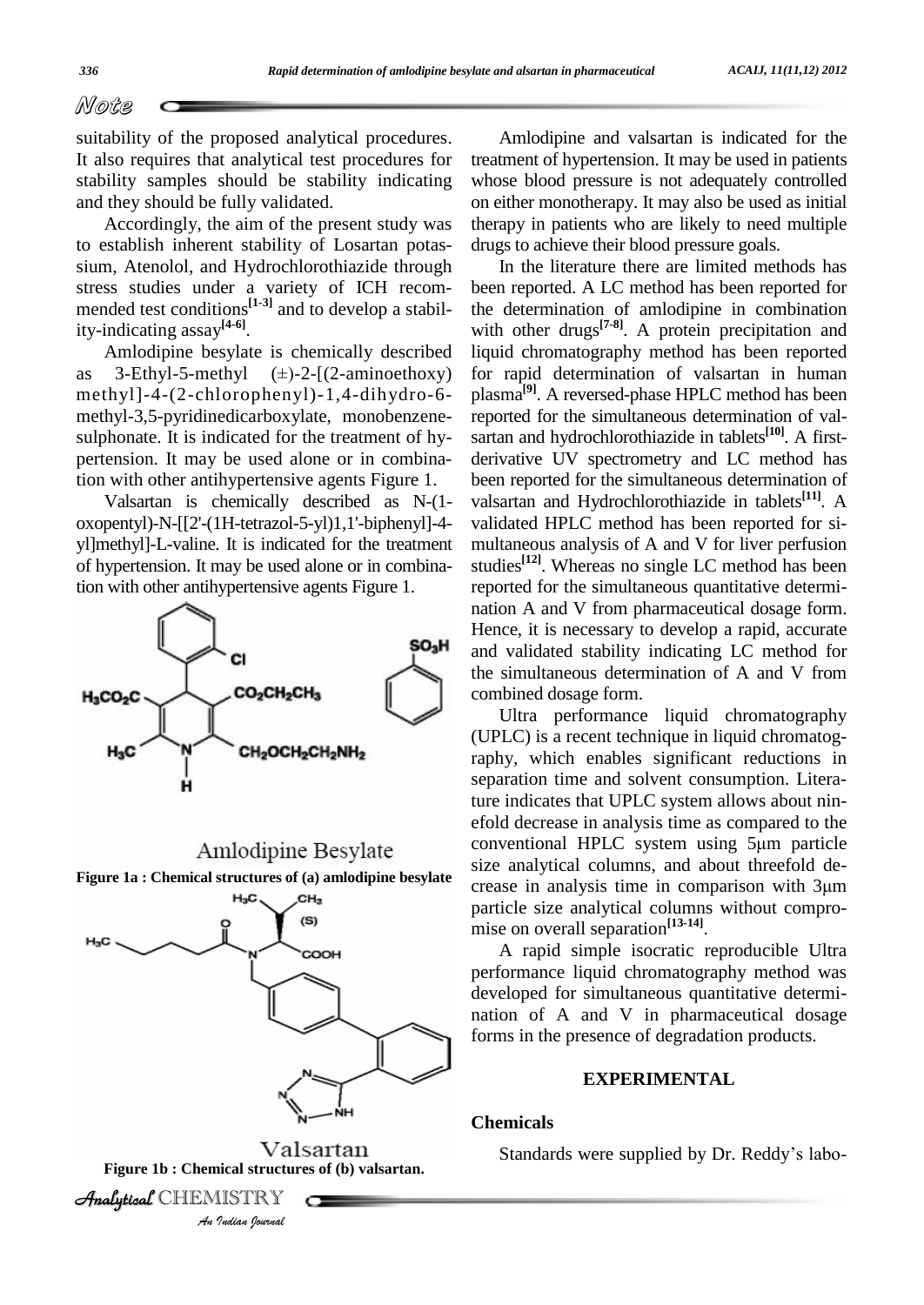ratories limited, Hyderabad, India. Commercially available tablets  $(10 \text{ mg of an}1)$ and 160 mg of valsartan) were purchased. The phase. This was filtered using  $0.45 \mu$  (Nylon 66-HPLC grade acetonitrile, analytical grade triethyl amine and ortho phosphoric acid were purchased from Merck, Darmstadt, Germany; water was pre pared by using Millipore MilliQ Plus water purifi cation system

## **Equipment**

The Waters UPLC Acquity system we used consists of a binary solvent manager, a sample manager and a UV detector. The out put signal was monitored and processed using empower software, water baths equipped with MV controller (Julabo, Seelbach, Germany) were used for hydrolysis studies. Photo stability studies were carried out in a photo stability chamber (Sanyo, Leicestershire, UK). Thermal stability studies were performed in a dry air oven (MACK Phar matech, Hyderabad, India).

## **Chromatographic conditions**

The chromatographic column used was a Zor bax C-18, 50 mm x 4.6 mm i.d with 1.8  $\mu$ m parti- performed in 0.1N HCl at 60 °C for 12 h. The cles. A mixture of potassium dihydrogen phos phate buffer (pH 3.2, 0.01M)- acetonitrile (55:45,  $v/v$ ) was used as the mobile phase. The flow rate tion, drugs dissolved in water was heated at 60 °C of mobile phase was 0.7 ml/min and the detection for 12 was monitored at a wavelength 237 nm. The col-<br>umn temperature was maintained at 40  $^{\circ}$ C and h. Pho was monitored at a wavelength 237 nm. The col-<br>umn temperature was maintained at 40  $^{\circ}$ C and h. I<br>injection volume was 3 µL. acco

## **Preparation of stock solutions**

A stock solution of A and V standard and sample (0.2 mg/ml of A and 3.2 mg/ml of V) was pre pared by dissolving an appropriate amount in mo- <sup>o</sup>C for 12 h. Samples were withdrawn at appropribile phase. Working solutions 0.02 mg/ml of A and 0.32 mg/ml of V were prepared from above stock solution in mobile phase for assay determi nation.

## **Preparation of sample solution**

Twenty tablets were weighed and transferred into a clean and dry mortar, grinded well. Then an equivalent to 20 mg of A and 320 mg of V was transferred to a 100 mL volumetric flask, 70 mL mobile phase was added and sonicated for 20 min and diluted to 100 mL (0.2 mg/ml of A and 3.2 mg/ml of V). About 5 mL of supernant solution was taken and diluted to 50 mL with mobile mg/ml of V). About 5 mL of supernant solution<br>was taken and diluted to 50 mL with mobile<br>phase. This was filtered using  $0.45 \mu$  (Nylon 66membrane) filter.

#### **System suitability solution criteria**

The system suitability was assessed by five replicate analyses of the drugs at concentrations of 0.02 mg/ml of A and 0.32 mg/ml of V. The ac ceptance criteria was not more than 2.0% for the RSD for the peak areas of A and V and not less than 10.0 for resolution between A and V peaks.

#### **Stress studies**

Specificity is the ability of the method to measure the analyte response in the presense of its potential impurities **[4]**. Stress testing of a drug substance can help to identify the likely degradation products, which can in tern help establish the degradation pathways and the intrinsic stability of the molecule.

All stress decomposition studies were performed at an initial drug concentration 0.02 mg/ml<br>of A and 0.32 mg/ml of V. Acid hydrolysis was<br>performed in 0.1N HCl at 60 °C for 12 h. The of A and 0.32 mg/ml of V. Acid hydrolysis was study in basic solution was carried out in 0.1N performed in 0.1N HCl at 60 °C for 12 h. The<br>study in basic solution was carried out in 0.1N<br>NaOH at 60 °C for 12 h. For study in neutral solustudy in basic solution was carried out in  $0.1N$ <br>NaOH at 60 °C for 12 h. For study in neutral solu-<br>tion, drugs dissolved in water was heated at 60 °C for 12 h. Oxidation studies were carried out at room temperature in 1% hydrogen peroxide for 12 h. Photo degradation studies were carried out at according to option 2 of Q1B in ICH guidelines **[3]**. Samples were exposed to light for an overall illu mination of 1.2 million lux hours and an inte grated near ultraviolet energy of 200 watt hm2.<br>The drug product was exposed to dry heat at 80<br><sup>o</sup>C for 12 h. Samples were withdrawn at appropri-The drug product was exposed to dry heat at 80 ate time and subjected to UPLC analysis after suitable dilution (0.02 mg/ml of A and 0.32 mg/ ml of V).

#### **Method validation**

An the formatations. The following vandation characteristics were addressed: Systemsuitability, *I*<br>**Indianal**<br>*Indian Doction*<br>*I*<br>*Indian Doctional* Method validation was performed as per ICH guidance for simultaneous determination of A and V in the formulations. The following validation linearity, detection limit, quantification limit, pre cision, accuracy, robustness, ruggedness and specificity.

CHEMISTRY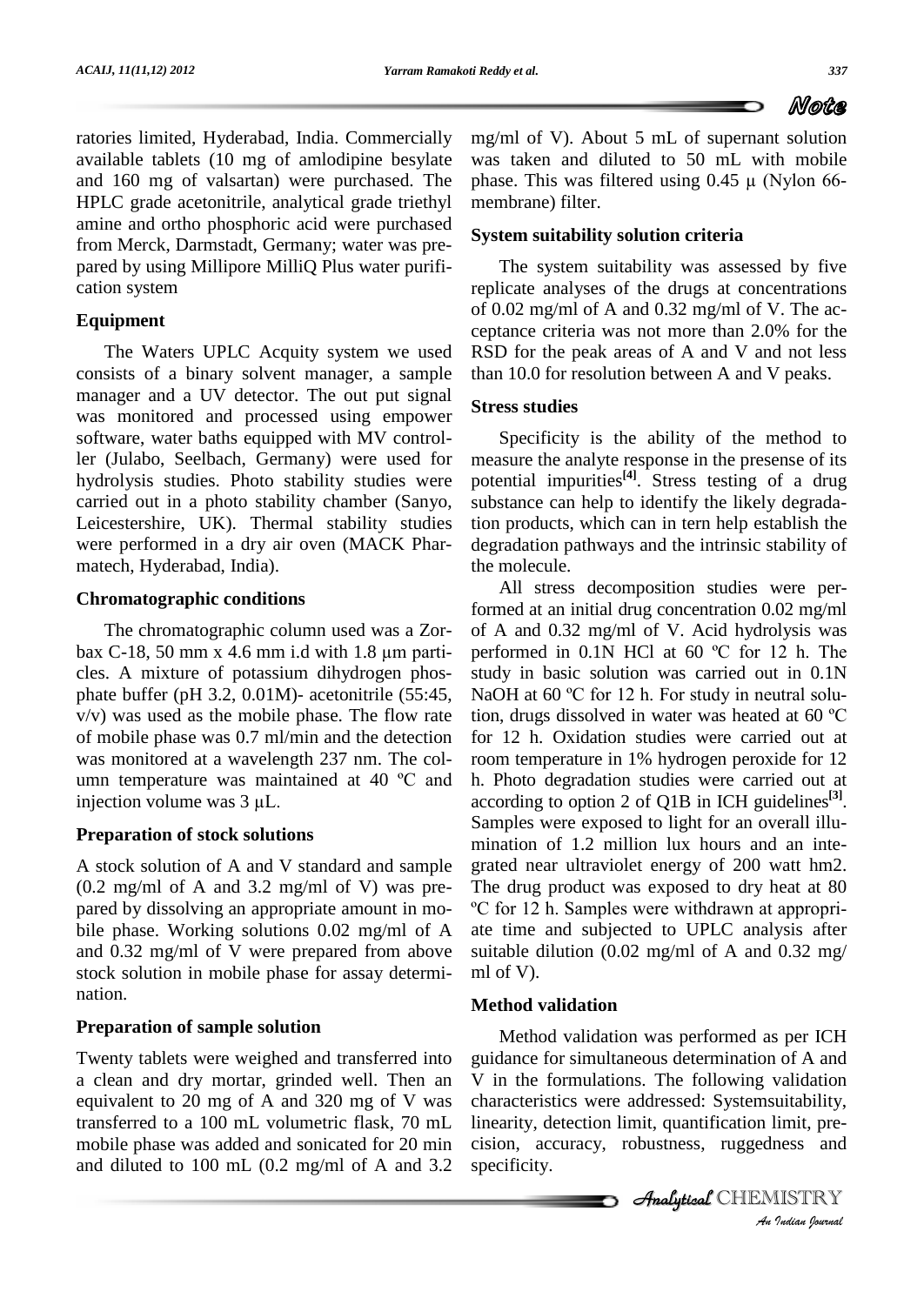#### **System suitability**

The system suitability test solution was injected and the chromatographic parameters like relative standard deviation for five replicate injections of A and V and the USP resolution factor between A and V peaks were evaluated for proving the system suitability.

## **Precision**

The precision of the assay method was evaluated by carrying out six independent assays of A and V  $(0.02 \text{ mg/ml of A and } 0.32 \text{ mg/ml of V})$  test samples against qualified reference standard. The per centage of RSD of six assay values was calculated. Different analyst from the same laboratory evalu ated the intermediate precision of the method.

#### **Limit of detection (LOD) and limit of quantifi cation (LOQ)**

The LOD and LOQ for A and H were esti mated at a signal-to-noise ratio of  $3:1$  and  $10:1$ , respectively, by injecting a series of dilute solutions with known concentration.

#### **Linearity**

Linearity solutions were prepared from stock 57:43<br>solution at five concentration levels from 50% to buffer<br>150% of analyte concentrations (10 to 30  $\mu$ g/ml solution at five concentration levels from 50% to<br>150% of analyte concentrations (10 to 30  $\mu$ g/ml buffer pH<br>for A and 160 to 480  $\mu$ g/ml for V). The slope, Yintercept and correlation coefficient were calculated.

#### **Accuracy**

The accuracy of the method was evaluated in triplicate at three concentration levels, i.e. 50%, 100% and 150% of target test concentration (0.2 mg/ml of A and 3.2 mg/ml of V) in tablets. The percentage of recoveries were calculated.

#### **Specificity and selectivity**

among all other peaks. The specificity of the method was established through study of resolution factors of the drug peaks from nearest resolving peak, and also

#### **Solution stability and mobile phase stability**

The solution stability of A and V was carried

aks.<br>**and mobile**<br>*IISTRY*<br>*Indian bournal* **Analytical** CHEMISTRY

out by leaving the test solution in tightly capped volumetric flask at room temperature for 24 h. The same sample solution was assayed for a 6 h interval up to the study period against freshly pre pared standard solution of A and V. The mobile phase stability was also carried out by assaying the freshly prepared standard solution for 12 h interval up to 24 h. The mobile phase preparation was kept constant during the study period. The percentage of RSD of assay of A and V was cal culated for the study period during mobile phase and solution stability experiments.

#### **Robustness**

The robustness of a method is its capacity to remain unaffected by small changes in conditions. To determine the robustness of the method the experimental conditions were deliberately altered and assay, USP resolution factor between A and V and % R.S.D. results for assay were evaluated.

The mobile phase flow rate was 0.7-1. This was changed by 0.1to 0.6 and 0.8-1 and the effect was studied. Similarly, the effect of column tem was changed by 0.1to 0.6 and 0.8-1 and the effect<br>was studied. Similarly, the effect of column tem-<br>perature was studied at 35 and 45°C instead of was studied. Similarly, the effect of column tem-<br>perature was studied at 35 and 45°C instead of<br>40°C. The effect of mobile phase composition was studied by use of potassium dihydrogen phosphate buffer (pH 3.2, 0.01M)- acetonitrile 57:43 and 53:47 ( $v/v$ ). The effect of mobile phase buffer pH was studied at pH 3.1 and pH 3.3 instead of pH 3.2

#### **RESULTS AND DISCUSSION**

#### **Stress studies**

#### **Degradation in acidic solution**

In 0.1HCl at 60 °C for 12 h, drug underwent degradation, forming degradation products at RRTs of 0.76, 0.89 and 1.38 (with respect to A). The total degradation was about 12% Figure 2b.

#### **Degradation in basic solution**

In 0.1NaOH at <sup>60</sup> ºC for <sup>12</sup> h, drug underwent degradation, forming degradation products at RRTs of 0.76, 0.89 and 1.38 (with respect to A). The total degradation was about  $1.9\%$  Figure 2c.

#### **Oxidative conditions**

The drug was exposed to 1% hydrogen perox-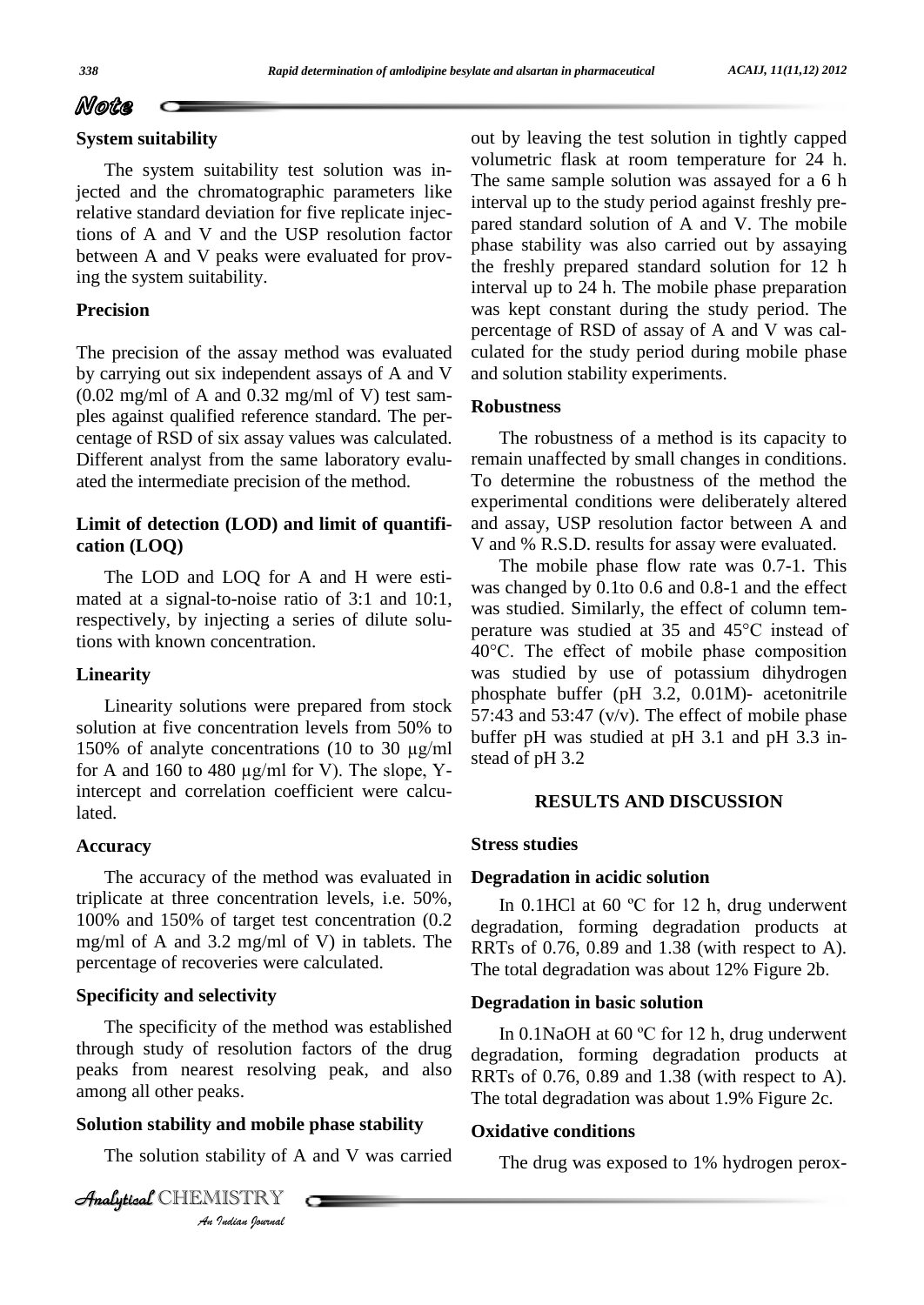ide at <sup>60</sup> ºC for 12.No major decomposition was observed.

## **Degradation in neutral aqueous solution**

The drug was exposed to water at 60 °C for 12 h. No major decomposition was observed.



**Figure** 2a : A **typical HPLC chromatogram** of (a) **amlodipine besylate.**



**Figure 2b : A typical HPLC chromatogram of valsartan (b, c,) stressed amlodipine besylate and valsartan.**



**Figure 2c : A typical HPLC chromatogram of valsartan (b, c,) stressed amlodipine besylate and valsartan.**

## **Photolytic conditions**

The drug was stable against the effect of photolysis. When the powdered drug was exposed to light for an overall illumination of 1.2and an integrated near ultraviolet energy of 200in a photo stability chamber, no degradation was observed.

## **Thermal degradation**

When the drug powder was exposed to dry heat at <sup>80</sup>°C for <sup>24</sup> h, no decomposition was observed.

Mass balance (% assay + % degradents + % impurities) is calculated for stress sample. The mass balance of stressed sample was > 99% for all stress conditions.

The peak purity test results derived from PDA (Photo Diode Array detector) confirmed that the A and V peaks were pure and homogeneous in all the analyzed stress. This indicates that the method is specific and stability indicating.

## **Method development and optimization of sta bility indicating assay method**

The method was optimized to separate major degradation products formed under varies stress conditions. The main target of the chro matographic method is to get the separation for closely eluting degradation products, mainly the degradation products at 0.76, 0.89, 1.38 RRT (with respect to A). The degradation sam ples were run using different stationary phases like C18, C8, Cyano and Mobile phases containing buffers like phosphate, sulphate and acetate with different pH (2-7) and using or ganic modifiers like acetonitrile and methanol in the mobile phase. But the separation was satisfactory in the adopted chromatographic conditions only. It indicated that the isocratic with 45% acetonitrile as organic modifier in mobile phase was successful in separating drugs and all chromatographic degradation products.

## **Validation** of developed stability-indicating **method**

## **System suitability**

*I* was in-<br>eters like<br>injections<br>*IISTRY* The system suitability test solution was injected and the chromatographic parameters like relative standard deviation for replicate injections

CHEMISTRY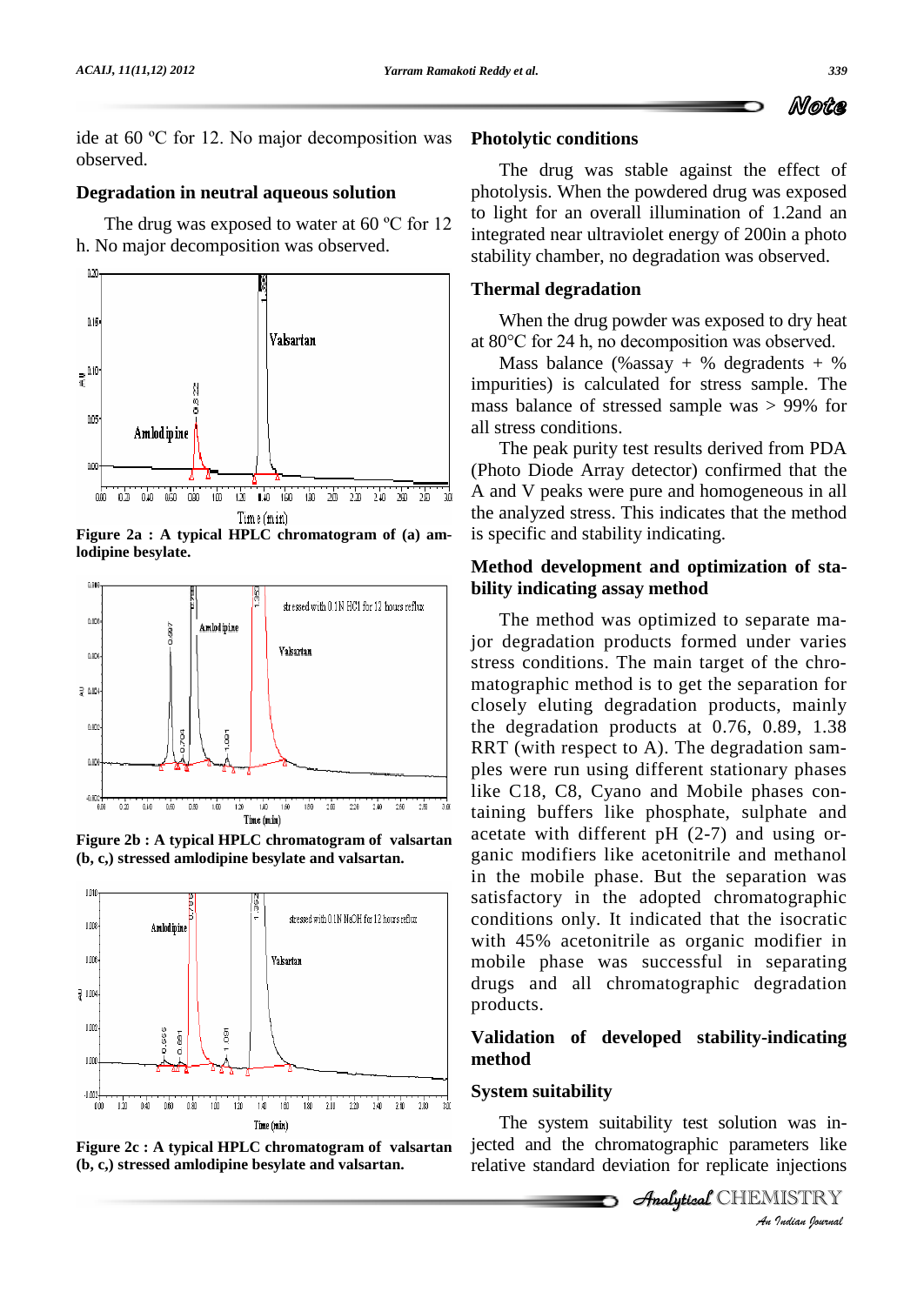of L, A and H and the USP resolution factor between the peaks A and V were evaluated. The relative standard deviation for replicate injections was 0.2% and 0.2% for A and V, respectively. The USP resolution factor between A and V was 12.5.

## **Precision (inter-day precision and intra-day precision)**

The percentage RSD values for the precision study were 0.7%, 0.5% (inter-day precision) and 0.6%, 0.4% (intra-day precision) for A and V; re spectively. This is confirming good precision of the method.

## **Limit of detection (LOD) and limit of quantifi cation (LOQ)**

The limit of detection was 0.02 and 0.3 µg/ml for A and V; respectively for 3 mL injection vol ume. The limit of quantification was 0.05 and 0.81 µg/ml for <sup>A</sup> and V; respectively for <sup>3</sup> mL injection volume.

#### **Linearity**

Linear calibration plot for this method was obtained over the calibration ranges tested, i.e.  $\mathbf{R}$ Linear calibration plot for this method was<br>obtained over the calibration ranges tested, i.e. **Robus**<br>from 10  $\mu$ g/ml to 30  $\mu$ g/ml for A and from 160 ed over the calibration ranges tested, i.e. **Rol** 0  $\mu$ g/ml to 30  $\mu$ g/ml for A and from 160 to 480  $\mu$ g/ml for V and the correlation coefficient obtained was greater than 0.999 for both the drugs. The results show that an excellent correlation existed between the peak area and con centration of the analyte. The mean regressions the optical equations were found as  $A = 0.000152$  C -87059 liberation (r2 = 0.9996, n = 5) and A = 0.000157 C -21.0729 equations were found as  $A = 0.000152$  C -87059 liberate changes of conditions was within 98.5–  $(r2 = 0.9995, n = 5)$  for A and V, respectively. A  $= aC + b$ , where A is the peak area ratio of the drugs, a is the slope, b is the intercept and C is concentration of the measured solution in µg mL- 1. The results show that an excellent correlation existed between the peak area and concentration of the analyte.

#### **Accuracy**

The percentage recovery of A and V in pharmaceutical dosage forms ranged from 99.4 to 101.1% for A and 98.8 to 100.0% for V. Excellent recoveries were made at each added concentration.

#### **Solution stability and mobile phase stability**

The solution stability and mobile phase stability experiment data confirms that sample solutions and mobile phase used during the assay were stable up to 24 h.

#### **Specificity and selectivity**

Figure 2 shows that the method was suffi ciently specific to the drugs. The resolution factor for the drug peaks was >1.5 from the nearest re solving peak (RRT ~0.89)

Intermediate precision was performed to confirm that separation between A and V satisfactory under conditions mentioned above. The resolution factor between the A and V was  $> 12$ , indicating that the method remains selective for all compo nents under tested conditions.

#### **Robustness**

For robustness study, for all changes of conditions the sample was assayed in triplicate. When the effect of altering one set of conditions was tested, the other conditions were held constant at<br>the optimum values. Assay of A and V for all de-<br>liberate changes of conditions was within 98.5– the optimum values. Assay of A and V for all de-101.4 % and 98.7-101.8% for both A and V re spectively. The USP resolution factor between the A and V was  $> 12$  for all robustness conditions. The % R.S.D. of assay was calculated for each condition. The degree of reproducibility of the results obtained as a result of small deliberate variations in the method parameters has proven that the method is robust The complete results are shown in TABLE 3.

**TABLE 1 : Precision results of amlodipine besylate and valsartan from tablets.**

|                            | <b>Active Name</b> | Pre-1<br>% Assay | $Pre-2$<br>$%$ Assay | Pre-3<br>$%$ Assay | Pre-4<br>$%$ Assay | Pre-5<br>% Assay | Pre-6<br>% Assay |     | % RSD % Mean |
|----------------------------|--------------------|------------------|----------------------|--------------------|--------------------|------------------|------------------|-----|--------------|
| <b>Inter-day precision</b> | A                  | 101.3            | 99.5                 | 99.4               | 99.7               | 100.3            | 100.3            | 0.7 | 100.0        |
|                            | V                  | 99.1             | 99.4                 | 99.9               | 99.5               | 100.1            | 100.3            | 0.5 | 99.6         |
| <b>Inter-day precision</b> | A                  | 99.7             | 99.8                 | 99.3               | 100.0              | 99.7             | 101.1            | 0.6 | 99.7         |
|                            | V                  | 100.7            | 99.8                 | 100.2              | 99.8               | 100.5            | 100.6            | 0.4 | 100.2        |
| $Pre = preparation$        |                    |                  |                      |                    |                    |                  |                  |     |              |
| Analytical CHEMISTRY       | An Indian Nournal  |                  |                      |                    |                    |                  |                  |     |              |